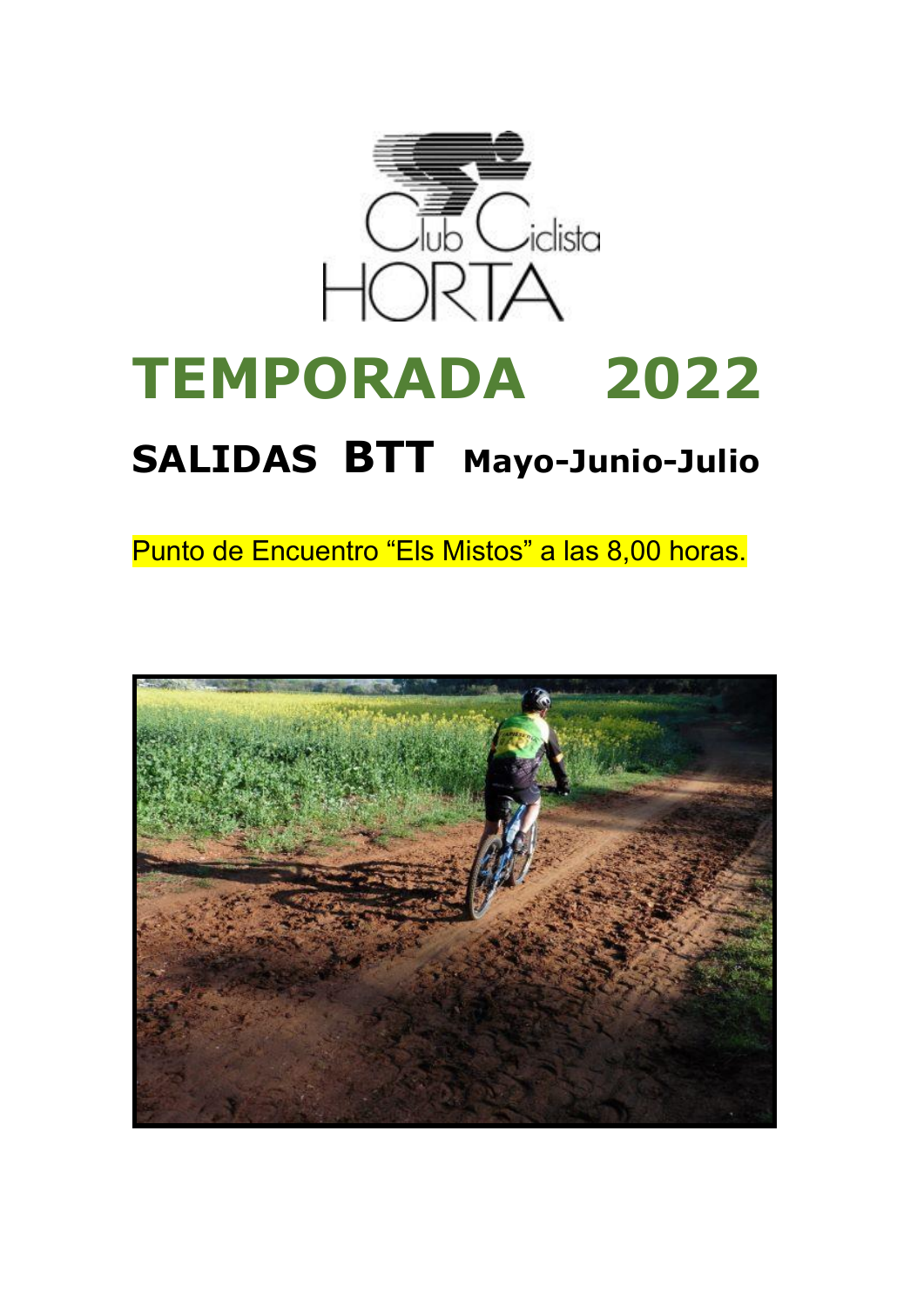## **1 MAYO**



**ELS MISTOS, SANTA COLOMA, SANT. JERONI DE LA MUTRA, POBLADO IBERICO, CTRA. DE LA ROCA, RIO BESOS, MONCADA, CERDANYOLA, MONTFLORIT, CAN CATÁ, JOAN XXIII, CAN FERRER, CAN MASDEU, BCN. 40 KM.**

**8 MAYO**



**ELS MISTOS, MADUIXER, CTRA.AIGÜES, STA. CREU D'OLORDA, TRIALERA DE CAN CAMPMANY, LA RIERADA, MOLINS DE REI, EL PAPIOL, PTE. DE LA RIERADA, STA.CREU D'OLORDA, BCN.**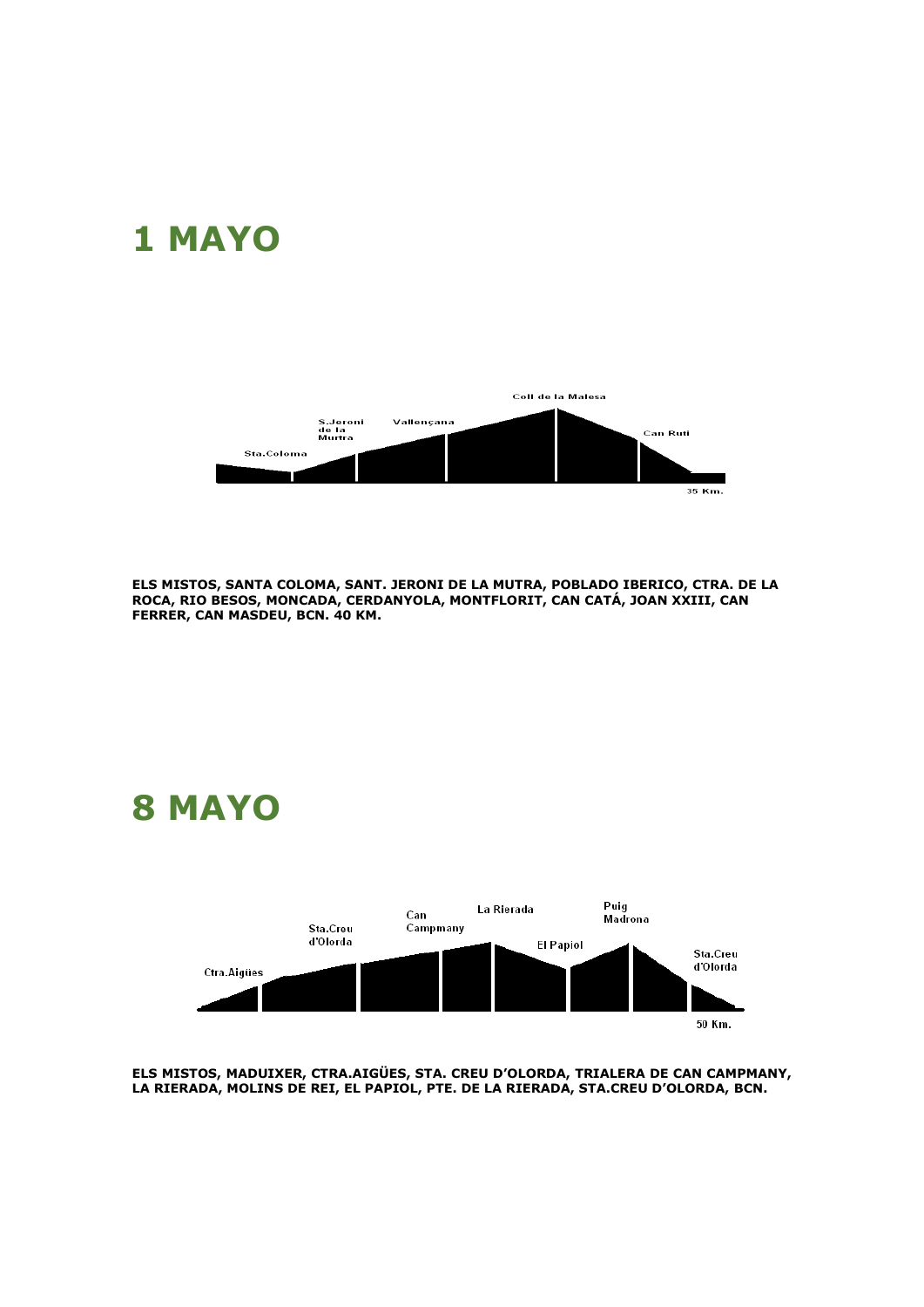## **15 MAYO**



**ELS MISTOS, CASTILLO TORREBARÓ, COLL DE LA VENTOSA, FORAT DEL VENT, PISTA DELS CAÇADORS, CAN COLL, MONTFLORIT, CAN CATÁ, LA ERA, PISTA DEL XIPRESSOS, CAN FERRER, CAN MASDEU, BCN.**

**SALIDA ALTERNATIVA: MONTSENY.- SAN CELONI, RIELLS, COLL DE TE, SANTA FE, SAN CELONI, 50 km**



**ELS MISTOS, CTRA, AIGÚES, L'ESPINAGOSA, CAN CUIAS, CAN PASQUAL, STA. CREU D'OLORDA, CEMENTERA, LA SALUT, MERENDERO S.FELIU (ALMUERZO), VALL DE S. JUST, PLAZA MIREIA, CTRA AIGÜES, BCN.**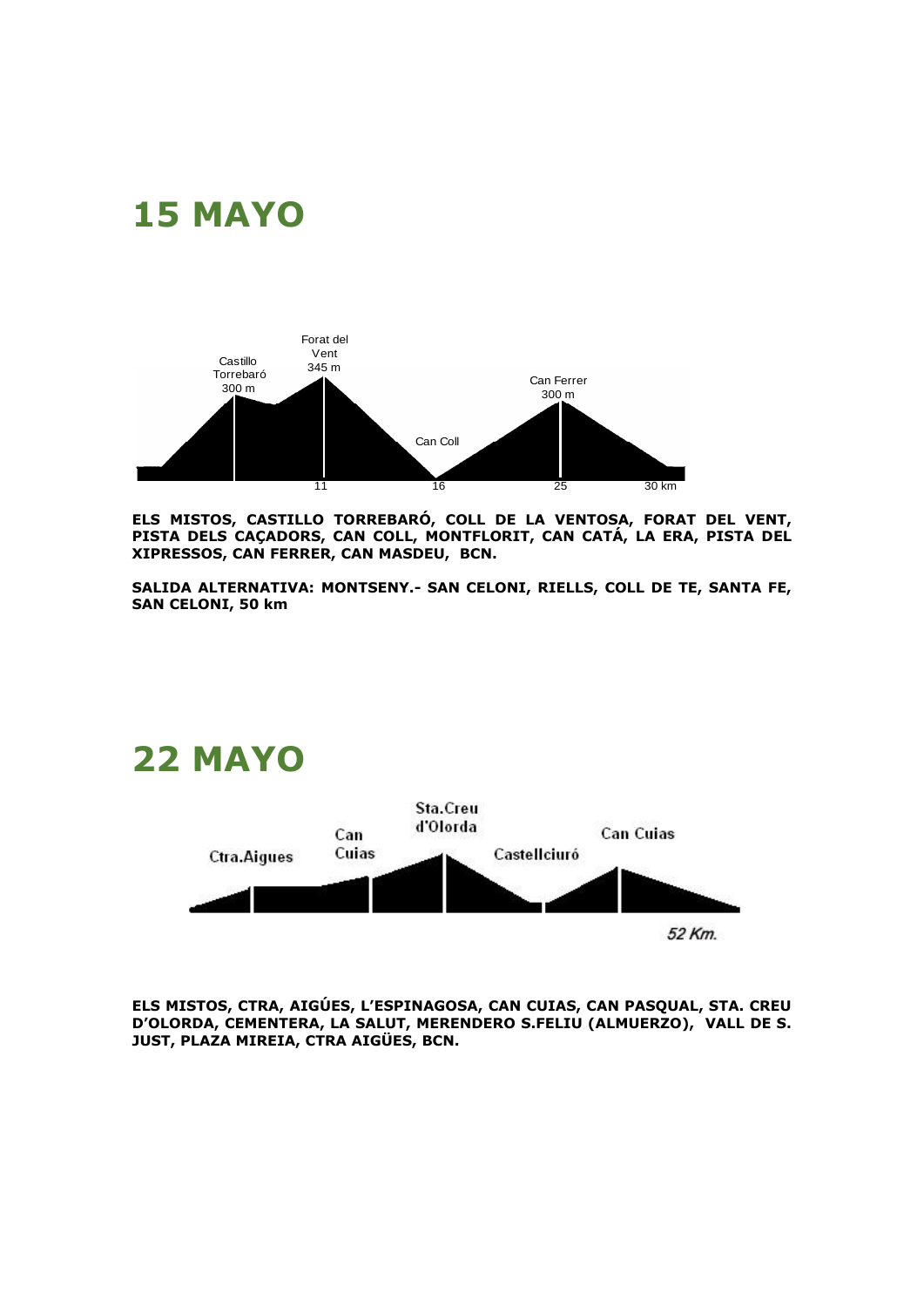



**ELS MISTOS, MADUIXER, CTRA.AIGUES, CAN BORNI, VISTA RICA, TORRENT DE LA SALAMANDRA, SANT MEDIR, CAN BORRELL, PI D'EN XANDRI, DETRÁS FLOR DE MAIG, BÓVILA, MONTFLORIT, CAN CATÁ, COLL DE LA VENTOSA, ST.LLATZER, CAN MASDEU, BCN.**



**ELS MISTOS, TORRE BARÓ, CAN FERRER, DOBLE TRIALERA, EUCALIPTOS, TRIALERA CEMENTERI, PISTA A MONTFLORIT, FONT DELS CAÇADORS, FORAT DEL VENT, LLARS MUNDET, BCN. 35 km**

**Salidas Alternativa: VUELTA A RIBES DE FRESER 50 KM.**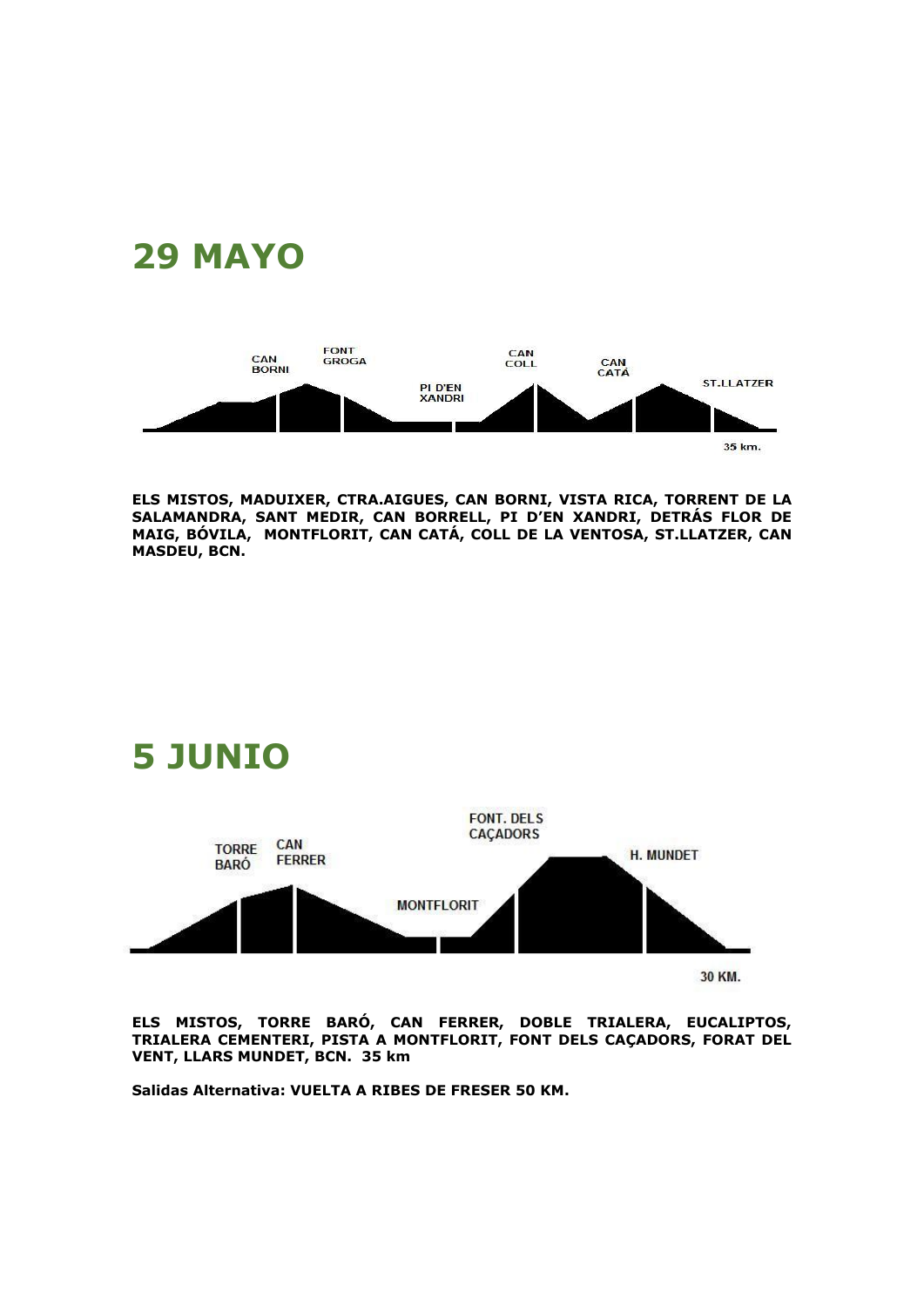## **12 JUNIO**



**AVDA.STA.COLOMA (MOSSOS), STA.COLOMA, RIO BESÓS, CTRA.LA ROCA (DESGUACES STOP), ERMITA S.BARTOMEU, FUNDACION PERE TARRES, CTRA.CONRERIA, NOU PINS, ALELLA, PASEO MARITIMO, BCN 50 KM.**

#### **19 JUNIO**



**ELS MISTOS, CAN MASDEU, ST.LLÀTZER, COLL DE LA VENTOSA, CAN CATÁ, CERDANYOLA CENTRE, PUENTE RIPOLLET, PARQUE FLUVIAL DEL RIO RIPOLL, ERMITA SANT PERE D'ULLASTRE, (OPTATIVO AL PUIG DE LA CREU), CASTELLAR DEL VALLÉS. " IDA Y VUELTA".**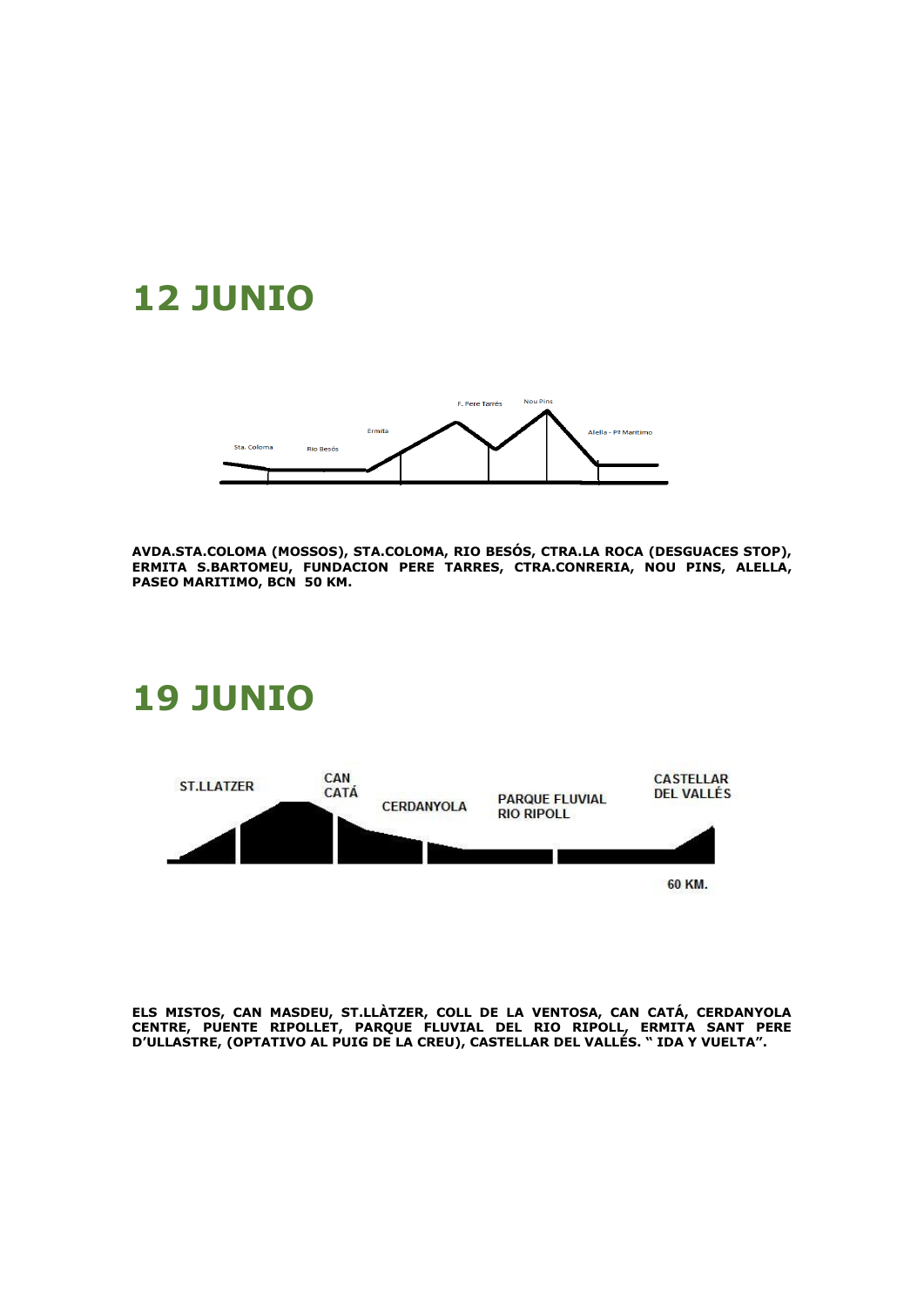## **26 JUNIO**



**ELS MISTOS, MADUIXER, BOMBEROS, TRIALERA DETRÁS T.COLLSEROLA, CAN CORTÉS, CAN CASES, SOL I AIRE, CAN BORRELL, PI D'EN XANDRI, DETRÁS FLOR DE MAIG, MONTFLORIT, RIO, TORRENTE, CAN CATÁ, LA ERA, TORRE BARÓ, BCN. 40 k**

## **3 JULIO**



**ELS MISTOS ,C/NAVATA, MADUXER, CTRA.AIGUES, CAN BORNI, VISTA RICA, PAS DEL REI, FORAT DEL VENT,TRIALERA DARRERA DEL PARIS, PISTA A CAN CATÁ, TRIALERA A C.COLL POR LA V., BOVILA, CANALILLO, MONTFLORIT, TORRE DE GUAITA, LA ERA, PISTA DELSDXIPRESOS, CAN FERRER, TORRE BARÓ, BCN. 40 KM**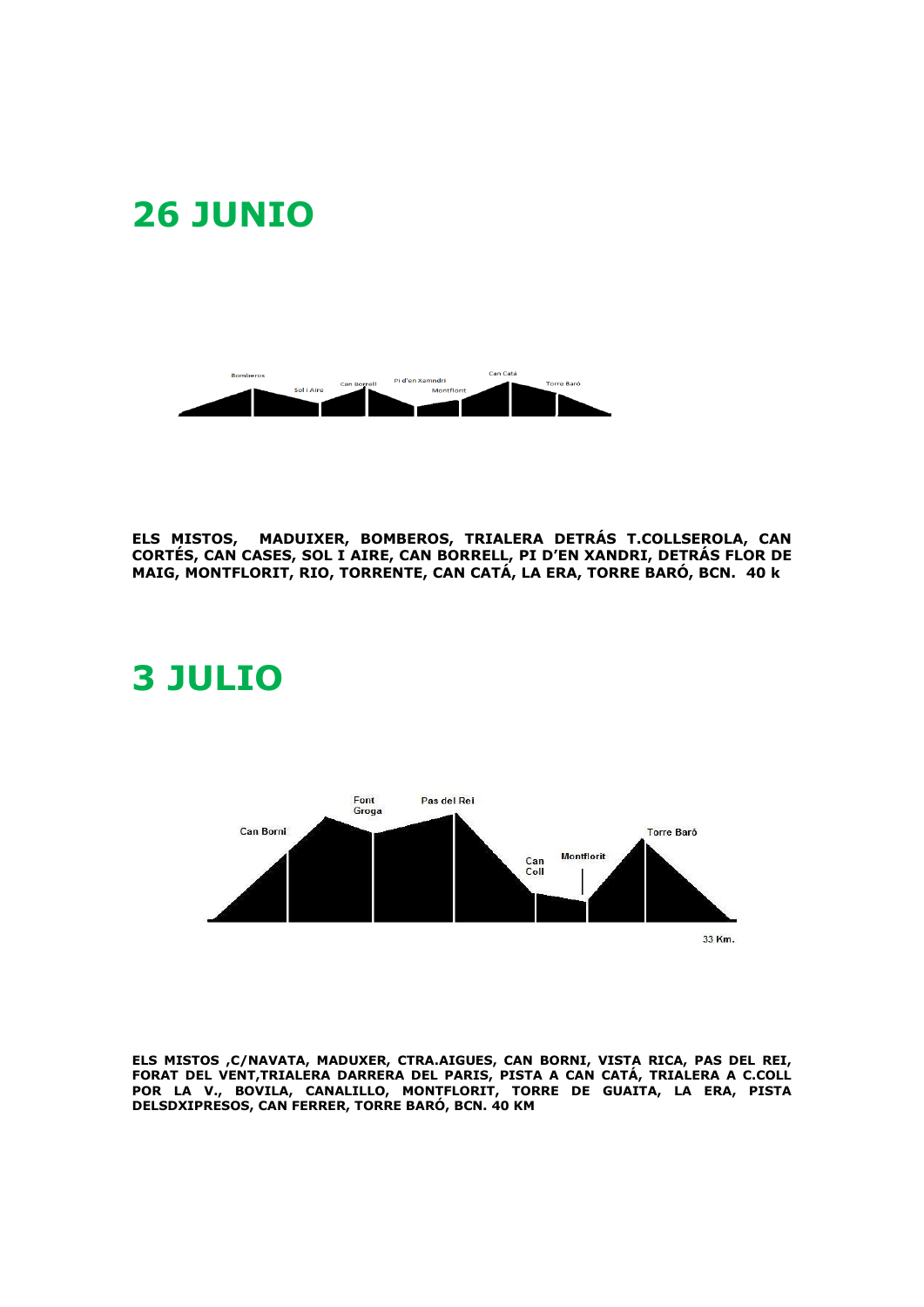## **10 JULIO**



**ELS MISTOS, CASTILLO TORRE BARÓ, COLL DE LA VENTOSA, FORAT DEL VENT, PAS DEL REI, VISTA RICA, COLL DE LA VINYASA, PISTA DE LES PLANES, PANTANO DE VALLVIDRERA, COLL DE CAN CUIAS, MIRADOR DE VALLVIDRERA, S.PERE MARTIR, CTRAS. DCE LES AIGÜES, MADUIXER, BCN.** 

#### **17 JULIO**



**ELS MISTOS. NAVATA, MADUXER, CTRA-AIGÜES, L'ESPINAGOSA, CAN CUIAS, TRIALERA DE LA COSCOLLERA, PENYA DEL MORO, ERMITA DE LA SALUT, MERENDERO DE SANT FELIU (ALMUERZO, CAN MARGARIDA, CAN CUIAS, VALLVIDRERA, BOMBEROS, BCN. 40 KM**